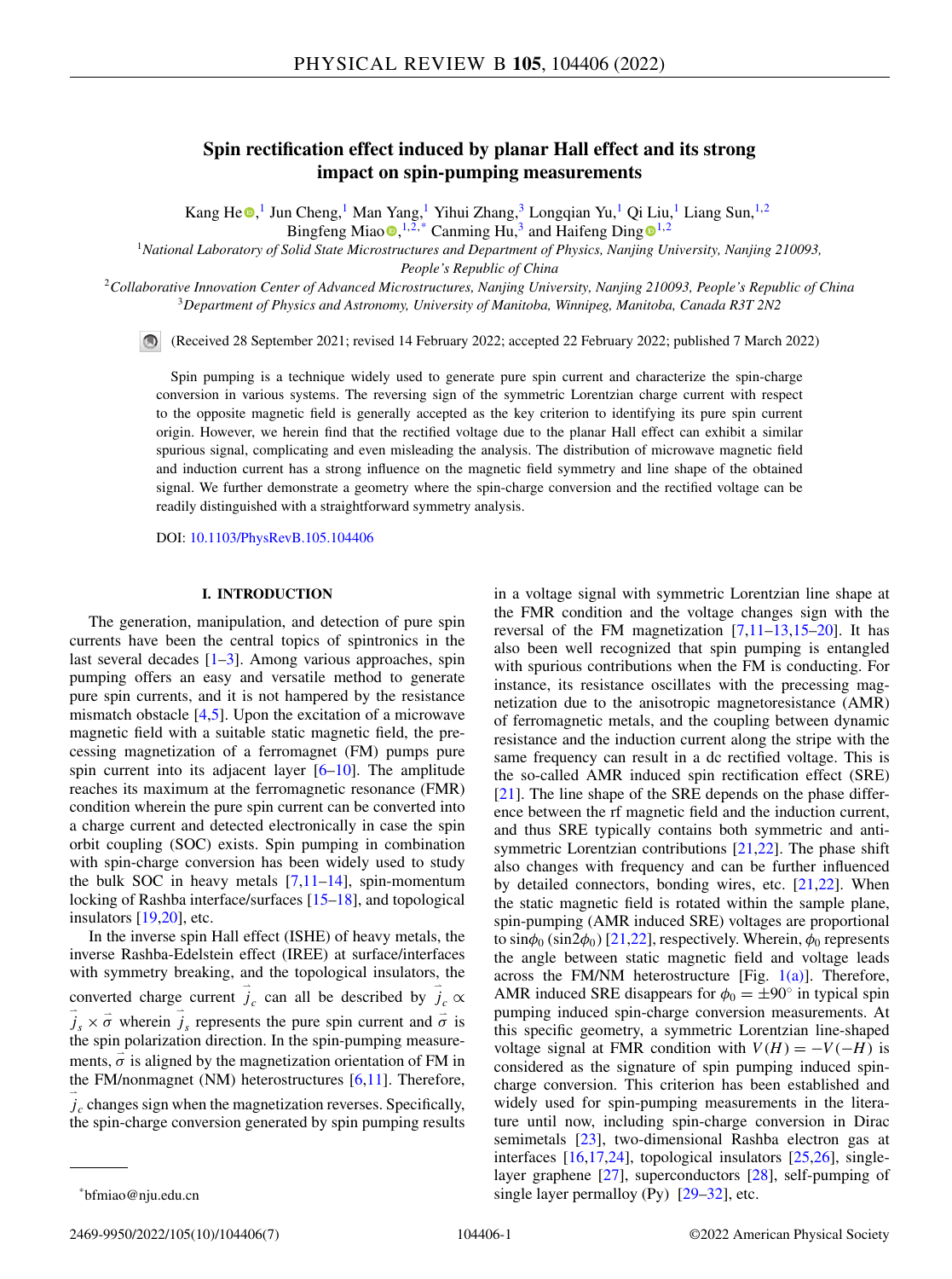<span id="page-1-0"></span>

FIG. 1. (a) Schematic of the measurement geometry with a 2.5 mm  $\times$  0.5 mm Py single layer stripe placed onto a commercial CPW.  $\phi_0$ defines the angle between static magnetic field *H* and the stripe. (b) *H*-dependent voltage signal of 10 nm thick Py stripe with microwave frequency varying from 6 to 12 GHz. The magnetic field *H* is applied transverse to the stripe along  $\phi_0 = \pm 90^\circ$ .

In this work, we demonstrate that this widely adopted standard for identifying the pure spin current origin of the measured signal is insufficient, as the importance of the planar Hall effect (PHE) is not appreciated. Depending on the geometry and the microwave frequency, PHE induced SRE can have similar behavior as the spin-charge conversion. Further, by placing a Py stripe in the gap between a signal line and the ground line of a coplanar waveguide (CPW), where the perpendicular magnetic rf field is dominant, we observe a voltage signal which is symmetric with magnetic field; i.e.,  $V(H) = V(-H)$  when  $\phi_0 = \pm 90^\circ$ . The behavior is not compatible with either the spin pumping induced spin-charge conversion or the AMR induced SRE. Instead, it can be well explained by the PHE induced SRE. With increasing the Pt thickness of Py/Pt bilayers, the contribution of ISHE in Pt gradually dominates over the PHE induced SRE in Py. We further develop a quantitative method to separate the contributions of ISHE and SRE based on the symmetry analysis.

## **II. EXPERIMENTS AND RESULTS**

Py single layer and Py/Pt bilayers are deposited on the thermally oxidized Si substrates with dc magnetron sputtering, covered with 5 nm  $SiO<sub>2</sub>$  with rf magnetron sputtering. The samples are further patterned into stripes with lateral dimensions of  $2 \text{ mm} \times 10 \mu \text{m}$  or  $2.5 \text{ mm} \times 0.5 \text{ mm}$  using photolithography and lift-off techniques, and the film growth rates are calibrated with x-ray reflection. Figure  $1(a)$  presents the schematic of the measurement geometry with a 2.5 mm  $\times$ 0.5 mm Py stripe placed onto a commercial CPW facing up. A microwave with the power of ∼320 mW and variable frequency is fed into the CPW to excite the FMR of the Py. To improve the signal to noise ratio, the microwave is further modulated by a 13.37 kHz transistor-transistor logic (TTL) signal and the voltages along the stripes are measured with a lock-in amplifier. A rotatable magnetic field *H* is applied within the sample plane with  $\phi_0$  defined as the angle between *H* and the stripe. All measurements are performed at room temperature.

Figure 1(b) presents the *H*-dependent voltage signal of a 10 nm thick Py stripe with  $\phi_0 = \pm 90^\circ$ . Voltage with dominant symmetric Lorentzian line shape and antisymmetric with the magnetic field, i.e.,  $V(H) = -V(-H)$ , is observed when 6 GHz (black curve) and 8 GHz microwaves (red curve) are applied. This feature is seemingly consistent with the spin pumping induced ISHE of the Py single layer [\[29](#page-5-0)[–32\]](#page-6-0), since AMR induced SRE disappears at this configuration. However, both the field symmetry and the line shape of the voltage change dramatically when the microwave frequency is increased to 11 GHz (magenta curve) and 12 GHz (brown curve). A voltage signal with the same sign, albeit different magnitude, emerges at the Py FMR condition for *H* along  $\phi_0 = \pm 90^\circ$ . It is important to note that the spin pumping induced ISHE signal has only symmetric Lorentzian line shape, and must change sign with reversing Py magnetization irrespective of the microwave frequency. Therefore, other contributions in the spin-pumping measurement with metallic FM should be carefully explored before claiming its pure spin current origin.

Both the magnetic and electric field distribution above the CPW are three dimensional and rather complex [Fig.  $1(a)$ ] inset presents the schematic of magnetic field and electric field distribution above the CPW for one cross section] [\[33\]](#page-6-0). As many parameters in the expression for magnetic field and electric field are frequency dependent, their distributions are thus also frequency dependent. In addition, the phase difference between the rf magnetic field and the induction current at different frequencies also has a strong impact on the line shape [\[22\]](#page-5-0). On the other hand, both the magnetic field (out-of-plane) and electric field (in-plane transverse) are one dimensional in the gap between the signal line and ground line. For better understanding of the physical origin of the unexpected signal observed in a Py single layer, we hereafter first focus on the spin-pumping measurements with the stripe located in the gap between a signal line and the ground line of the CPW. We will qualitatively explain the observed feature presented in Fig. 1(b) later on.

Figure  $2(a)$  presents the schematic of the measurement geometry with a Py(10 nm) stripe with the lateral dimension of  $2 \text{ mm} \times 10 \mu \text{m}$ . In this setup, the Py stripe is exposed to an almost uniform microwave magnetic field along the *z* direction,  $h_z^{\text{rf}}$ . Surprisingly, unlike the antisymmetric signal (8 GHz) with *H* presented in Fig.  $1(b)$ , the voltage of Py is symmetric with *H* and with almost identical amplitude at the FMR condition for  $\phi_0 = \pm 90^\circ$  [Fig. [2\(b\),](#page-2-0) black curve]. Under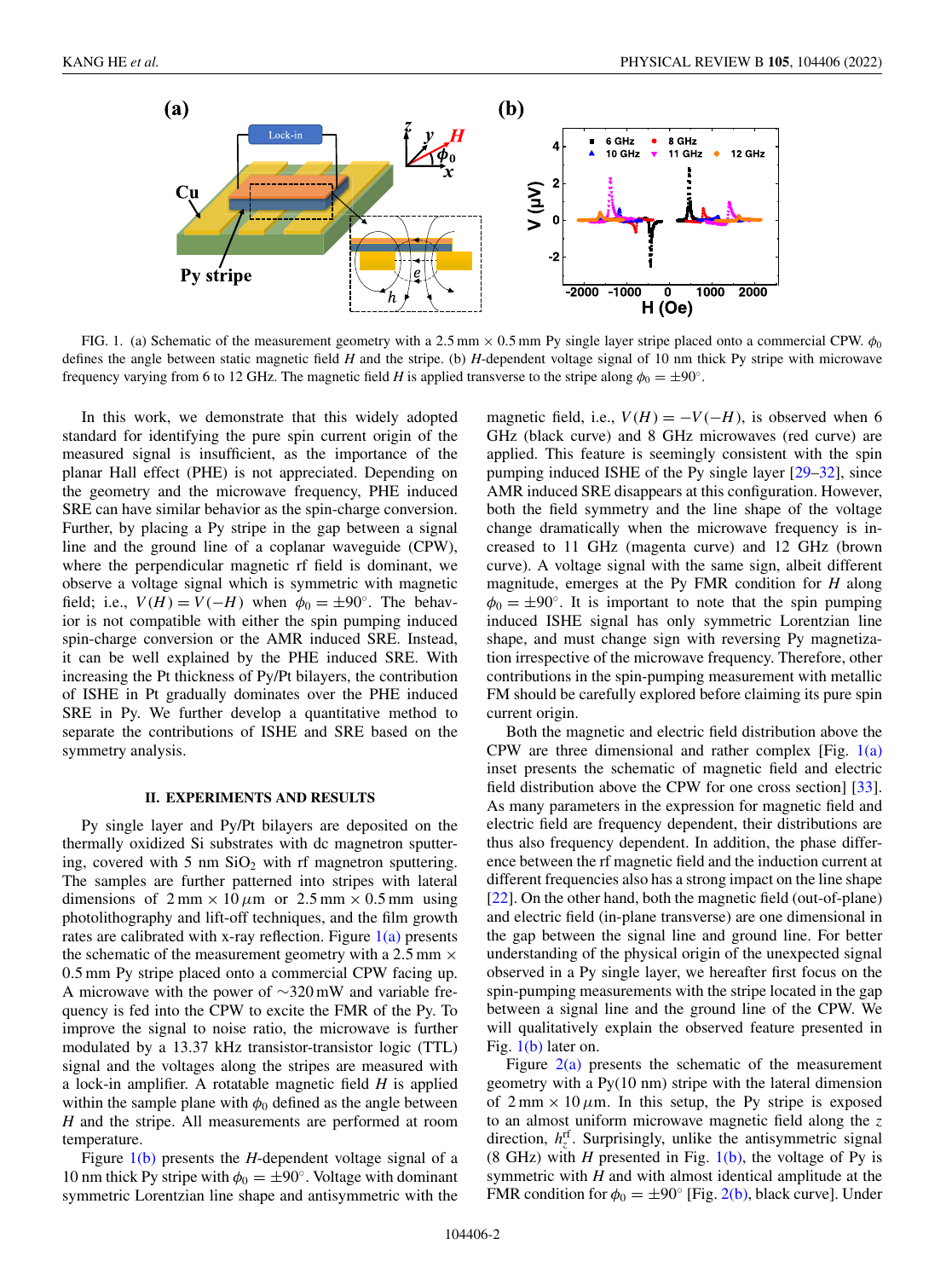<span id="page-2-0"></span>

FIG. 2. (a) Schematic of the measurement geometry with a  $2 \text{ mm} \times 10 \mu \text{m}$  Py(10 nm) single layer stripe placed in the gap between a signal line and the ground line of the CPW. (b) *H*-dependent voltage signal of Py with *H* along  $\phi_0 = \pm 90^\circ$  (black curve), and  $\phi_0 = 0^\circ$ , 180° (red curve). The angular-dependent (c) symmetric Lorentzian component  $V_s$  and (d) antisymmetric Lorentzian component  $V_A$  for Py stripe. The black symbols are experimental data and the curve is the fitting. The blue (red) shadowed area denotes the component of AMR (PHE) induced rectification signal, respectively.

the in-plane transverse static magnetic field,  $V(H) = V(-H)$ cannot be explained by either the spin pumping induced ISHE or the AMR induced SRE. Therefore, other physical mechanisms should be explored. Traditionally, only the induction current along the stripe was considered in the AMR induced SRE. However, coexisting with the out-of-plane  $h_z^{\text{rf}}$ , there is also an in-plane electric field of the same frequency (pointing from the signal line to the ground line of CPW) acting on the Py stripe [Fig.  $2(a)$ , inset]. The electric field of the CPW induces a dynamic current transverse to the stripe  $j<sub>y</sub>$  due to Ohm's law which was seldom studied previously.

With the in-plane magnetization, the transverse (*y* direction) current would result in a voltage along the stripe (*x* direction) due to the PHE. PHE shares the same physical origin with AMR and is considered as the transverse version of the AMR. It has the in-plane angular dependence of  $\sin 2\phi_0$ . The rectified voltage due to PHE is proportional to  $d$ (PHE)/ $d\phi_0$ , i.e.,  $V_{SR}^{PHE} \propto \cos 2\phi_0$  [\[34–36\]](#page-6-0). This is consistent with the observed voltage signal with  $V(H) = V(-H)$ for  $\phi_0 = 90^\circ$  presented in Fig. 2(b). In addition, the twofold symmetry of  $cos 2\phi_0$  predicts a sign change of  $V_{SR}^{PHE}$  between  $\phi_0 = 0$ ° and  $\phi_0 = 90$ °, while maintaining  $V(H) = V(-H)$ . Exactly the same feature as predicted is observed for the field-dependent voltage at  $\phi_0 = 0^\circ$  [red curve in Fig. 2(b)], evidencing the validity of our model. We consistently observed these behaviors for various frequencies between 8 and 12 GHz, with detailed discussions for Fig. [3.](#page-3-0) To further prove the importance of PHE induced SRE, we also perform the

field-dependent measurements for various  $\phi_0$ . At each certain direction, we decompose the voltage signal into a symmetric Lorentzian component  $V<sub>S</sub>$  and an antisymmetric Lorentzian component  $V_A$ :

$$
V = V_S \frac{\Delta H^2}{(H - H_0)^2 + \Delta H^2} + V_A \frac{\Delta H (H - H_0)}{(H - H_0)^2 + \Delta H^2}.
$$
 (1)

The angular-dependent  $V<sub>S</sub>$  and  $V<sub>A</sub>$  for a 10 nm Py stripe sitting in the gap of a CPW are presented in Figs.  $2(c)$  and  $2(d)$  (black symbols), respectively. The data can be well fitted (red curve) by considering both AMR and PHE induced SRE:

$$
V_{\text{S(A)}} = V_{\text{SR}}^{\text{AMR}} \sin 2\phi_0 + V_{\text{SR}}^{\text{PHE}} \cos 2\phi_0, \tag{2}
$$

where, the blue (red) shadowed area denotes the component of the AMR (PHE) induced rectification signal, respectively.  $V_{SR}^{\text{AMR}}$  and  $V_{SR}^{\text{PHE}}$  are both twofold symmetric and with a 45° phase shift. In the gap of a CPW, we only consider the outof-plane microwave magnetic field  $h_z^{\text{rf}}$  and neglect the small in-plane components  $h_{x}^{rf}$  and  $h_{y}^{rf}$  [\[33,37\]](#page-6-0). The contributions of  $h_{x}^{\text{rf}}$  and  $h_{y}^{\text{rf}}$  for both the AMR and PHE induced rectifications are negligibly small, almost at the margin of error bar. The rather good fitting of experimental data with Eq. (2) also indicates a negligibly small "self-pumping" induced ISHE signal in the Py single layer as compared with the SRE. We note that the difference of the ratios between  $V_{SR}^{AMR}$  and  $V_{SR}^{PHE}$  for the symmetric  $[Fig. 2(c)]$  and the antisymmetric component [Fig.  $2(d)$ ] is due to the different phase shift of  $j_x$  and  $j_y$  with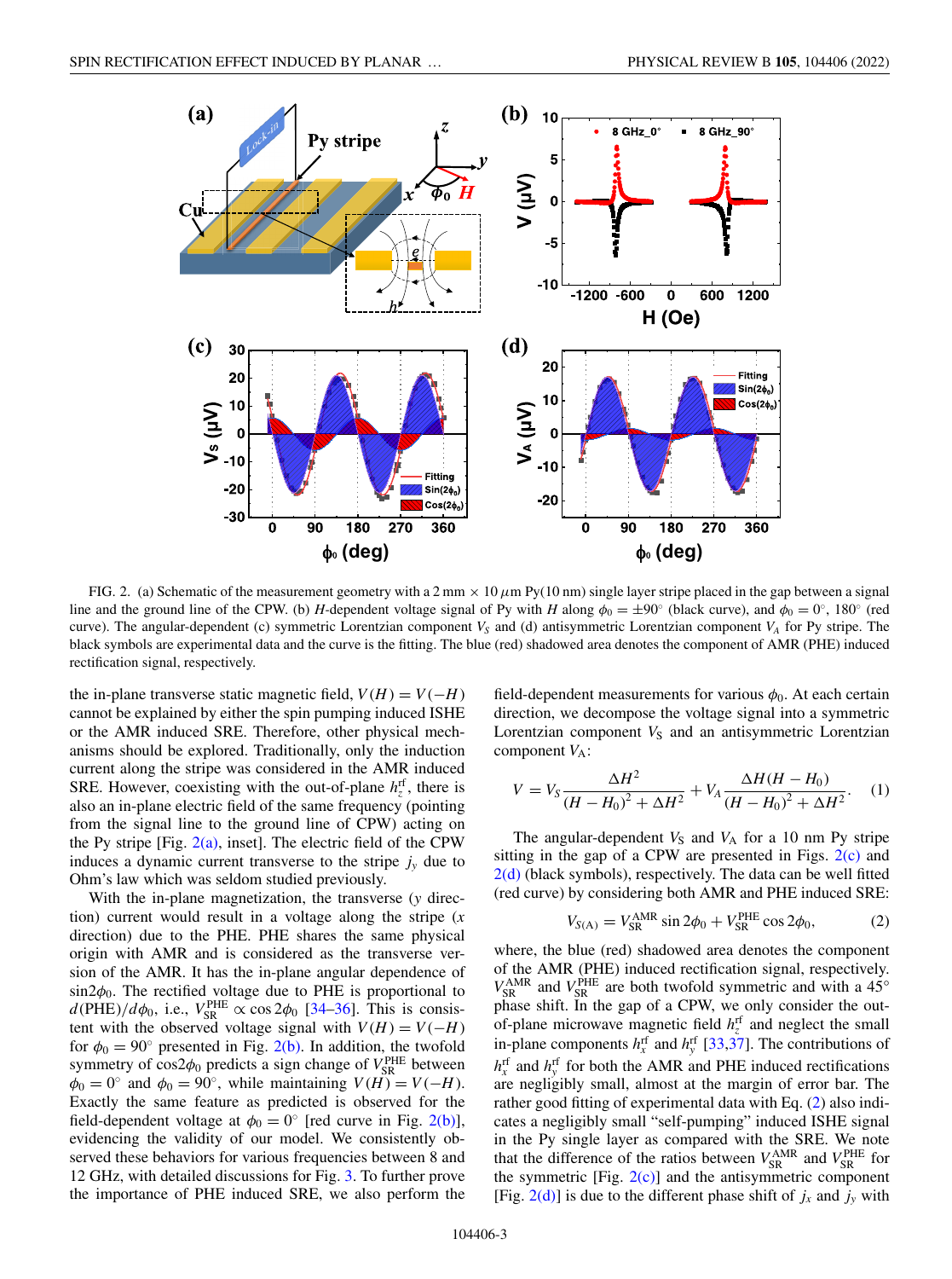<span id="page-3-0"></span>

FIG. 3. (a) *H*-dependent voltage signal of Py(10 nm), Py(10 nm)/Pt(0.3 nm) and Py(10 nm)/Pt(3.5 nm) with microwave frequency varying from 8 to 12 GHz. The magnetic field is applied along  $\phi_0 = \pm 90^\circ$ . (b) Extracted spin pumping induced ISHE contribution  $V_{\text{ISHE}}$  (left) and PHE induced spin rectification contribution  $V_{SR}^{\text{PHE}}$  (right) for Py(10 nm), Py(10 nm)/Pt(0.3 nm), and Py(10 nm)/Pt(3.5 nm). (c) Frequency-dependent normalized ratio of  $|V_{\text{ISHE}}/V_{\text{PHE}}|$  for Py(10 nm) single layer and Py(10 nm)/Pt( $t_{\text{Pt}}$ ) bilayers.

respect to  $h_z^{\text{rf}}$ . However, the well-defined angular dependence of sin2 $\phi_0$  and cos2 $\phi_0$  consolidates that they come from the AMR and PHE, respectively. Equally important, both the PHE and AMR are proportional to the stripe length along the *x* direction in our geometry. Thus, they could be on a similar order of magnitude as will be further discussed below.

With the understanding of the PHE induced SRE, we now provide a qualitative explanation of the ISHE-like signature  $V(H) = -V(-H)$  of a Py stripe placed onto the CPW at  $\phi_0 = \pm 90^\circ$  [6 and 8 GHz in Fig. [1\(b\)\]](#page-1-0), where the AMR induced SRE disappears. When only  $h_z^{\text{rf}}$  is present, the dynamic magnetic field is always perpendicular to the Py magnetization when it rotates within the sample plane. Thus,  $V_{SR}^{PHE} \propto \cos 2\phi_0$  as presented in Fig. [2.](#page-2-0) When the excitation field is along the stripe (*x* direction), only the component of  $h_x^{\text{rf}}$  transverse to the Py magnetization contributes to the magnetization precession. Therefore,  $V_{\rm SR}^{\rm PHE} \propto \cos 2\phi_0 \sin \phi_0$ for in-plane static *H* with in-plane  $h_x^{\text{rf}}$ . In this geometry, a field antisymmetric voltage signal  $V(H) = -V(-H)$  is expected from the solely PHE induced SRE, not necessarily the spin-charge conversion. When the Py stripe is placed onto the CPW [Fig. [1\(a\)\]](#page-1-0), both  $h_x^{\text{rf}}$  and  $h_z^{\text{rf}}$  exert on the sample. The evolution of field symmetry and the line shape of the voltage curve with microwave frequency indicates the frequency-dependent microwave magnetic field distribution and phase shift of magnetization precession [\[22,](#page-5-0)[33\]](#page-6-0). When the  $h_{\overline{x}}^{\text{rf}}$  ( $h_{\overline{z}}^{\text{rf}}$ ) dominates, the signal follows  $V(H) = -V(-H)$  $[V(H) = V(-H)]$ , respectively. The signal evolves when the relative contribution of  $h_x^{\text{rf}}$  and  $h_z^{\text{rf}}$  changes with frequency as observed in Fig. [1.](#page-1-0) This qualitatively explains the ISHE-like feature of the Py single-layer stripe. Our findings highlight the importance of a well-defined distribution of the microwave magnetic field. Specifically,  $h_z^{\text{rf}}$  is most suitable for distinguishing ISHE from SRE [geometry presented in Fig.  $2(a)$ ], as  $V_{SR}^{AMR}$  disappears at  $\phi_0 = \pm 90^\circ$ , and  $V_{SR}^{PHE}$  [*V*(*H*) = *V*(−*H*)] and ISHE  $[V(H) = -V(-H)]$  reach their maximum magnitude but have different symmetries versus the magnetic field. Therefore, if opposite voltages between  $\phi_0 = \pm 90^\circ$  are observed under  $h_z^{\text{rf}}$  only, one could draw the conclusion that they indeed originate from the spin-charge conversion.

To estimate the influence of the PHE induced SRE on the spin-charge conversion measurements with spin pumping in our second geometry [Fig.  $2(a)$ ], we perform the measurements for  $Py(10 \text{ nm})/Pt(t_{Pt})$  bilayers with various Pt thickness utilizing the  $h_z^{\text{rf}}$  excitation. Similar resonance fields of Py and Py/Pt( $t_{Pt}$ ) indicate comparable magnetic property in all these samples. And we only compare the voltage signals for  $\phi_0 = \pm 90^\circ$ , where the AMR induced SRE vanishes. For Py/Pt bilayers, the ISHE signal  $V_{\text{ISHE}}$  of the Pt layer and the PHE rectification signal  $V_{SR}^{\text{PHE}}$  of the Py coexist. It is important to point out that there is also spin Hall magnetoresistance (SMR) in the Py/Pt bilayer, due to the combination of the spin Hall effect and ISHE of Pt and magnetic-dependent scattering at the Py-Pt interface [\[38,39\]](#page-6-0). Although SMR and AMR have different physical origins with different symmetries, their inplane angular dependences of FM magnetization are the same [\[38,39\]](#page-6-0). Therefore, the  $V_{SR}^{\text{PHE}}$  due to SMR or AMR is additive and is indistinguishable with in-plane FM magnetization. In this work, we would not separate the SMR and AMR contributions in  $V_{SR}^{PHE}$ . As it has been presented in Fig. [2\(b\),](#page-2-0)  $V_{SR}^{PHE}$  is dominant for the Py single layer ( $t_{Pt} = 0$  nm). The signals maintain the symmetry of  $V(H) = V(-H)$ , although the detailed line shape changes largely between 8 and 12 GHz [Fig.  $3(a)$ ]. In Py/Pt(3.5 nm), the  $V_{\text{ISHE}}$  of Pt is dominant and the entire signal changes sign with reversing the magnetic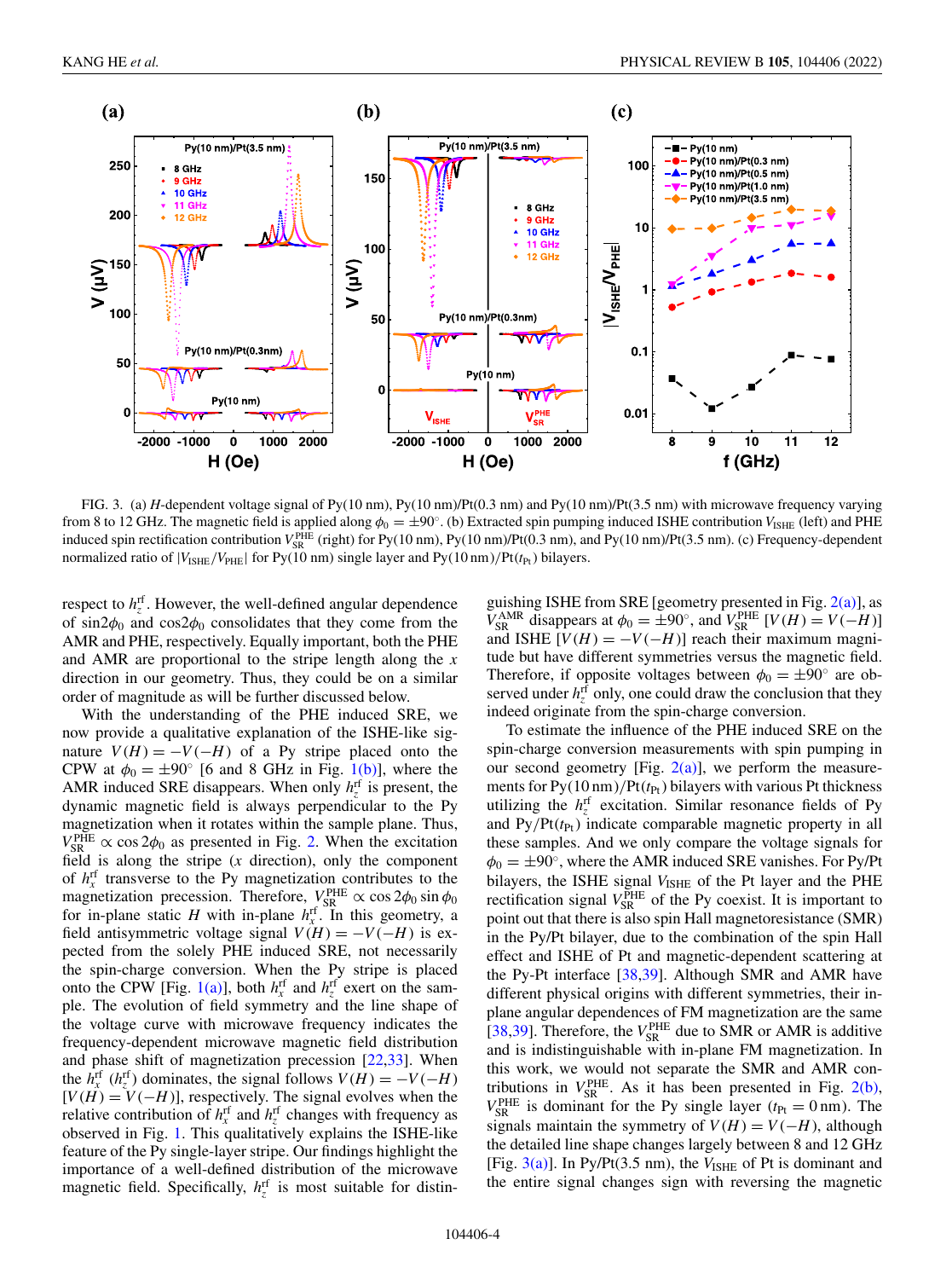

FIG. 4. (a) Microwave photoresistance  $\Delta R_{\text{MW}}$  for Py(10 nm) with 8 GHz microwave. (b) Angular-dependent resistance of Py(10 nm) with fitting (red curve).

field direction for the microwave between 8 and 12 GHz. The slight difference between the amplitudes at positive and negative fields is due to the minor contribution from  $V_{SR}^{PHE}$  of the Py layer. With increasing the Pt thickness, the signal gradually evolves from  $V(H) = V(-H)$  to  $V(H) = -V(-H)$  as the contribution of  $V_{\text{ISHE}}$  enhances and becomes dominant at large Pt thickness. Interestingly, for Py/Pt(0.3 nm) at 9 GHz, one can observe a sizable signal at the negative field dominated by symmetric Lorentzian line shape and a much weaker voltage at the positive field dominated by antisymmetric Lorentzian line shape. Because  $V_{\text{ISHE}}$  and  $V_{\text{SR}}^{\text{PHE}}$  are additive at the negative field, they are subtractive at the positive field.  $V_{\text{ISHE}}$ has only a symmetric Lorentzian component, while  $V_{\rm SR}^{\rm PHE}$  has both a symmetric and an antisymmetric Lorentzian component depending on the phase shift between the magnetization precession and induction current along the *y* direction. When  $V_{\text{ISHE}}$  and the symmetric Lorentzian component of  $V_{\text{SR}}^{\text{PHE}}$  have similar magnitudes, the residual signal at the positive field is mainly the antisymmetric Lorentzian component of  $V_{SR}^{PHE}$ .

From the opposite field dependence of  $V_{\text{ISHE}}$  and  $V_{\text{SR}}^{\text{PHE}}$ , we can readily extract both contributions at  $\phi_0 = \pm 90^\circ$  via

$$
V_{\text{ISHE}} = \frac{V_{\text{S}}(H) - V_{\text{S}}(-H)}{2}, \quad V_{\text{SR}}^{\text{PHE}} = \frac{V(H) + V(-H)}{2}.
$$
\n(3)

The results are presented in Fig. [3\(b\)](#page-3-0) with extracted ISHE contribution (left) and PHE rectification contribution (right) for Py(10 nm), Py(10 nm)/Pt(0.3 nm), and Py(10 nm)/Pt(3.5 nm).  $V_{SR}^{PHE}$  decreases with increasing Pt thickness due to the shunting effect and  $V_{\text{ISHE}}$  increases with Pt thickness in the thin range owing to the ISHE and the spin diffusion effect in Pt [\[13](#page-5-0)[,40,41\]](#page-6-0). We also replot the frequency-dependent normalized  $|\frac{V_{\text{ISHE}}}{V_{\text{S}}^{\text{PIHE}}}|\right.$  for Py/Pt( $t_{\text{Pt}}$ ) bilayers in Fig. [3\(c\).](#page-3-0) Here,  $|V_{SR}^{PHE}|$  is the amplitude of PHE induced SRE which includes both the symmetric and antisymmetric Lorentzian components.  $|V_{\text{V}^{\text{HEE}}_{\text{R}}}|$  increases with  $t_{\text{Pt}}$  and frequency, suggesting that high frequency excitation is more reliable for exploring spin-charge conversion with spin pumping. We note that although the SRE can be suppressed if ferromagnetic insulator yttrium iron garnet (YIG) is chosen as the spin current source, the necessary heating process is detrimental for many soft two-dimensional topological materials [\[42–44\]](#page-6-0). Further, high quality YIG largely relies on the gadolinium gallium garnet substrate [\[42–44\]](#page-6-0). On the other hand, metallic FMs can be deposited on different substrates/underlayers without special treatment. Thus, they have been extensively used as spin current injectors in various studies of spin-charge conversions. The complete understanding of SRE in metallic FM is therefore pivotal to investigating spin current with spin-pumping technique.

#### **III. DISCUSSIONS**

Lastly, we provide the estimations of the in-plane longitudinal and transverse induction current density, in-plane electric field, and out-of-plane magnetic field when the sample sits in between the signal line and ground line of a CPW [geometry in Fig.  $2(a)$ ]. The discussions are performed for Py(10 nm) under an 8 GHz microwave and applicable for every sample. At the FMR, the magnetization precession alters the angle of the magnetization with respect to the dc current, resulting in a change of the time-averaged AMR. This is termed as the microwave photoresistance  $\Delta R_{\text{MW}}$ . For  $\phi_0 = 90^\circ$ , it can be given by

$$
\Delta R_{\rm MW} = \frac{R_{\rm A}}{2} \alpha_1^2 \frac{\Delta H^2}{(H - H_0)^2 + \Delta H^2}.
$$
 (4)

Here,  $R_A$  is the AMR value, and  $\alpha_1$  is the amplitude of the in-plane precession angle of the FM magnetization [\[45,46\]](#page-6-0). Figure  $4(a)$  presents the magnetic field dependent  $\Delta R_{\text{MW}}$  for Py(10 nm) at 8 GHz. With  $R_{\text{A}} = 124.68 \Omega$  obtained in the angular-dependent resistance [Fig.  $4(b)$ ], we obtain  $\alpha_1 = 1.103^\circ$ . We can further estimate the out-of-plane rf magnetic field  $h_z^{\text{rf}}$  through  $\alpha_1 = \frac{h_z^{\text{rf}}}{\alpha_G(2H_0 + M_{\text{eff}})}$  [\[45,46\]](#page-6-0). With the Gilbert damping factor  $\alpha_G = 0.011$  and effective magnetization  $M_{\text{eff}} = 9189$  Oe obtained from frequency-dependent half linewidth and resonance field of Py [Fig. [3\]](#page-3-0), we get  $h_z^{\text{rf}} = 2.3$  Oe. The amplitude of AMR induced SRE can be described by  $|V_{SR}^{AMR}| = \frac{1}{2} |R_A I_x|$ , where  $I_x$  is longitudinal induction current [\[45,46\]](#page-6-0). Accordingly, the amplitude of PHE induced SRE can be described by  $|V_{SR}^{\text{PHE}}| = \frac{1}{2} |R_A I_y|$ , because both PHE and AMR use the same voltage lead with orthogonal current. We therefore obtain the longitudinal induction current density  $j_x = 226.2 \mu A/\mu m^2$ , and transverse induction current density  $j_y = 50.4 \ \mu A/\mu m^2$ , and the transverse electric field  $E_y = 29.4 \mu V / \mu m$  is obtained through Ohm's law. Our estimations of the  $j_x$  and  $h_z^{\text{rf}}$  are reasonably consistent with the limited reports in the literature  $[21,47]$  $[21,47]$ , although the detailed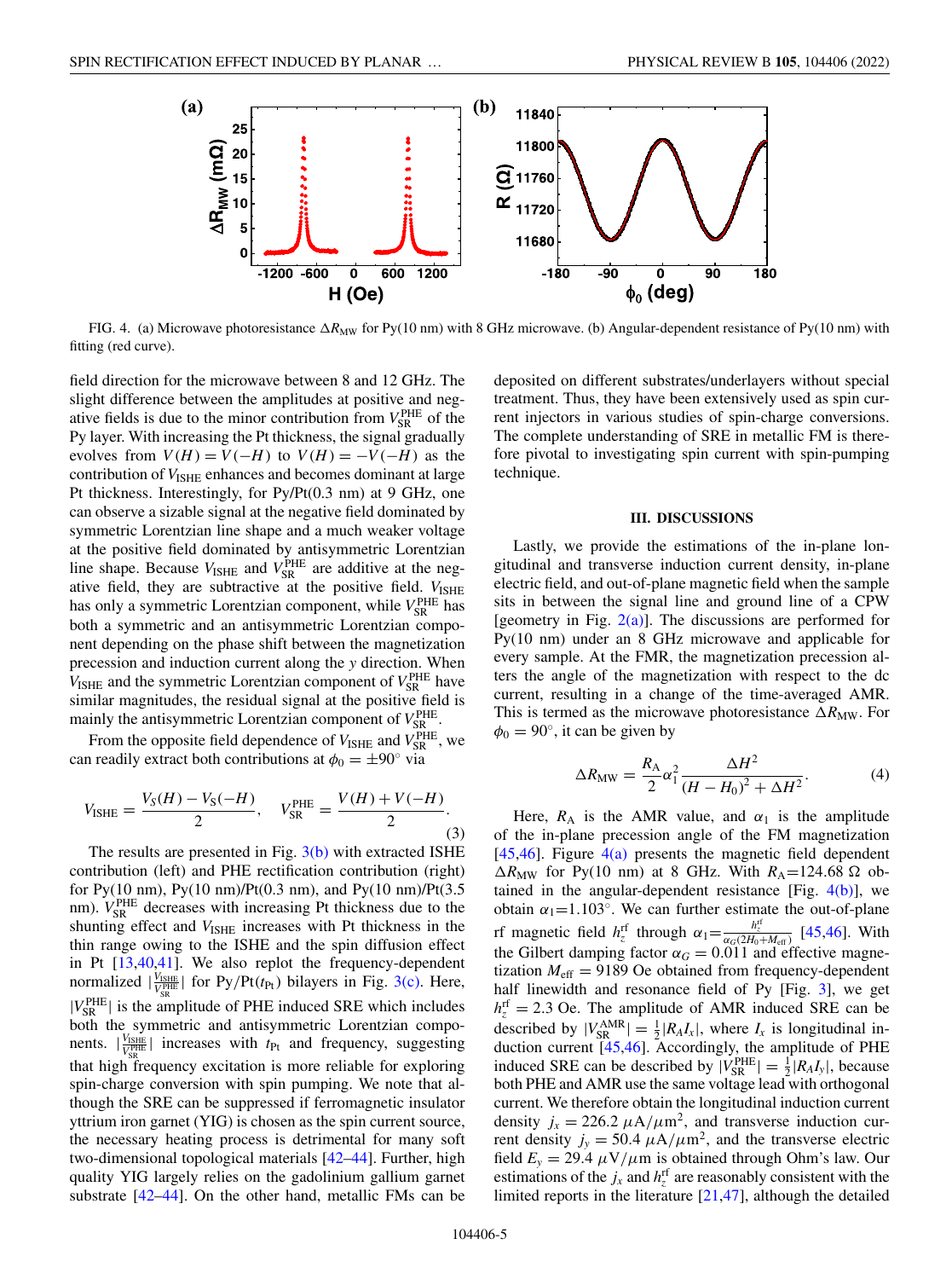<span id="page-5-0"></span>dimensions of the CPW and sample and even lead configuration and wiring conditions of a particular device may have influence [22].

## **IV. SUMMARY**

In summary, we have studied the influence of rectified voltage from PHE and microwave electromagnetic field distribution in the spin-pumping measurements of Py single layer and Py/Pt bilayers. When the in-plane longitudinal microwave magnetic field is present, SRE from PHE and spin-charge conversion have the same magnetic field symmetry. The spurious signal from PHE may lead to incorrect conclusion of the pure spin current origin. In addition, we also demonstrate a geometry with a well-defined out-of-plane microwave magnetic field, where the PHE induced SRE and spin pumping induced

- [1] [S. D. Bader and S. S. P. Parkin,](https://doi.org/10.1146/annurev-conmatphys-070909-104123) Annu. Rev. Condens. Matter Phys. **1**, 71 (2010).
- [2] J. Sinova, S. O. Valenzuela, J. Wunderlich, C. H. Back, and T. Jungwirth, [Rev. Mod. Phys.](https://doi.org/10.1103/RevModPhys.87.1213) **87**, 1213 (2015).
- [3] Y. Niimi and Y. Otani, [Rep. Prog. Phys.](https://doi.org/10.1088/0034-4885/78/12/124501) **78**, 124501 (2015).
- [4] S. Watanabe, K. Ando, K. Kang, S. Mooser, Y. Vaynzof, H. [Kurebayashi, E. Saitoh, and H. Sirringhaus,](https://doi.org/10.1038/nphys2901) Nat. Phys. **10**, 308 (2014).
- [5] C. H. Du, H. L. Wang, Y. Pu, T. L. Meyer, P. M. Woodward, [F. Y. Yang, and P. C. Hammel,](https://doi.org/10.1103/PhysRevLett.111.247202) Phys. Rev. Lett. **111**, 247202 (2013).
- [6] [Y. Tserkovnyak, A. Brataas, and G. E. W. Bauer,](https://doi.org/10.1103/PhysRevLett.88.117601) Phys. Rev. Lett. **88**, 117601 (2002).
- [7] [E. Saitoh, M. Ueda, H. Miyajima, and G. Tatara,](https://doi.org/10.1063/1.2199473) Appl. Phys. Lett. **88**, 182509 (2006).
- [8] Y. Otani, M. Shiraishi, A. Oiwa, E. Saitoh, and S. Murakami, Nat. Phys. **13**[, 829 \(2017\).](https://doi.org/10.1038/nphys4192)
- [9] S. M. Watts, J. Grollier, C. H. van der Wal, and B. J. van Wees, Phys. Rev. Lett. **96**[, 077201 \(2006\).](https://doi.org/10.1103/PhysRevLett.96.077201)
- [10] B. Heinrich, C. Burrowes, E. Montoya, B. Kardasz, E. Girt, [Y.-Y. Song, Y. Sun, and M. Wu,](https://doi.org/10.1103/PhysRevLett.107.066604) Phys. Rev. Lett. **107**, 066604 (2011).
- [11] O. Mosendz, J. E. Pearson, F. Y. Fradin, G. E. W. Bauer, S. D. Bader, and A. Hoffmann, Phys. Rev. Lett. **104**[, 046601 \(2010\).](https://doi.org/10.1103/PhysRevLett.104.046601)
- [12] A. Azevedo, L. H. Vilela-Leão, R. L. Rodríguez-Suárez, A. F. [Lacerda Santos, and S. M. Rezende,](https://doi.org/10.1103/PhysRevB.83.144402) Phys. Rev. B **83**, 144402 (2011).
- [13] X. Tao, Q. Liu, B. Miao, R. Yu, Z. Feng, L. Sun, B. You, J. Du, K. Chen, S. Zhang *et al.*, Sci. Adv. **4**[, eaat1670 \(2018\).](https://doi.org/10.1126/sciadv.aat1670)
- [14] [V. Castel, N. Vlietstra, B. J. van Wees, and J. Ben Youssef,](https://doi.org/10.1103/PhysRevB.90.214434) Phys. Rev. B **90**, 214434 (2014).
- [15] J. C. R. Sánchez, L. Vila, G. Desfonds, S. Gambarelli, J. P. [Attané, J. M. De Teresa, C. Magén, and A. Fert,](https://doi.org/10.1038/ncomms3944) Nat. Commun. **4**, 2944 (2013).
- [16] E. Lesne, Y. Fu, S. Oyarzun, J. C. Rojas-Sánchez, D. C. Vaz, H. Naganuma, G. Sicoli, J. P. Attané, M. Jamet, E. Jacquet *et al.*, Nat. Mater. **15**[, 1261 \(2016\).](https://doi.org/10.1038/nmat4726)
- [17] Q. Song, H. Zhang, T. Su, W. Yuan, Y. Chen, W. Xing, J. Shi, J. Sun, and W. Han, Sci. Adv. **3**[, e1602312 \(2017\).](https://doi.org/10.1126/sciadv.1602312)
- [18] R. Yu, B. Miao, Q. Liu, K. He, W. Xue, L. Sun, M. Wu, Y. Wu, Z. Yuan, and H. Ding, Phys. Rev. B **102**[, 144415 \(2020\).](https://doi.org/10.1103/PhysRevB.102.144415)

ISHE can be readily distinguished. Our findings also suggest that a revisit of a few important controversies of spin-charge conversion may be necessary, where the magnetic metals were used as spin-pumping sources.

## **ACKNOWLEDGMENTS**

This work was supported by the National Key R&D Program of China (Grants No. 2018YFA0306004 and No. 2017YFA0303202), the National Natural Science Foundation of China (Grants No. 51971110, No. 11974165, No. 11734006, No. 92165103, and No. 11727808), and the Natural Science Foundation of Jiangsu Province (Grant No. BK20190057). C.H. is funded by the NSERC Discovery Grants and the NSERC Discovery Accelerator Supplements.

- [19] Y. Shiomi, K. Nomura, Y. Kajiwara, K. Eto, M. Novak, K. [Segawa, Y. Ando, and E. Saitoh,](https://doi.org/10.1103/PhysRevLett.113.196601) Phys. Rev. Lett. **113**, 196601 (2014).
- [20] M. Jamali, J. S. Lee, J. S. Jeong, F. Mahfouzi, Y. Lv, Z. Zhao, B. K. Nikolić, K. A. Mkhoyan, N. Samarth, and J.-P. Wang, Nano Lett. **15**[, 7126 \(2015\).](https://doi.org/10.1021/acs.nanolett.5b03274)
- [21] Y. S. Gui, N. Mecking, X. Zhou, G. Williams, and C. M. Hu, Phys. Rev. Lett. **98**[, 107602 \(2007\).](https://doi.org/10.1103/PhysRevLett.98.107602)
- [22] [M. Harder, Z. X. Cao, Y. S. Gui, X. L. Fan, and C. M. Hu,](https://doi.org/10.1103/PhysRevB.84.054423) Phys. Rev. B **84**, 054423 (2011).
- [23] W. Yanez, Y. Ou, R. Xiao, J. Koo, J. T. Held, S. Ghosh, J. Rable, T. Pillsbury, E. G. Delgado, K. Yang, J. Chamorro, A. J. Grutter, P. Quarterman, A. Richardella, A. Sengupta, T. McQueen, J. A. [Borchers, K. A. Mkhoyan, B. Yan, and N. Samarth,](https://doi.org/10.1103/PhysRevApplied.16.054031) Phys. Rev. Appl. **16**, 054031 (2021).
- [24] P. Noël, F. Trier, L. M. Vicente Arche, J. Bréhin, D. C. Vaz, V. [Garcia, S. Fusil, A. Barthélémy, L. Vila, M. Bibes](https://doi.org/10.1038/s41586-020-2197-9) *et al.*, Nature (London) **580**, 483 (2020).
- [25] J. B. S. Mendes, M. Gamino, R. O. Cunha, J. E. Abrão, S. [M. Rezende, and A. Azevedo,](https://doi.org/10.1103/PhysRevMaterials.5.024206) Phys. Rev. Mater. **5**, 024206 (2021).
- [26] J. B. S. Mendes, O. Alves Santos, J. Holanda, R. P. Loreto, C. I. L. de Araujo, C.-Z. Chang, J. S. Moodera, A. Azevedo, and S. M. Rezende, Phys. Rev. B **96**[, 180415\(R\) \(2017\).](https://doi.org/10.1103/PhysRevB.96.180415)
- [27] J. B. S. Mendes, O. Alves Santos, T. Chagas, R. Magalhães-Paniago, T. J. A. Mori, J. Holanda, L. M. Meireles, R. G. [Lacerda, A. Azevedo, and S. M. Rezende,](https://doi.org/10.1103/PhysRevB.99.214446) Phys. Rev. B **99**, 214446 (2019).
- [28] K.-R. Jeon, C. Ciccarelli, H. Kurebayashi, J. Wunderlich, L. F. [Cohen, S. Komori, J. W. A. Robinson, and M. G. Blamire,](https://doi.org/10.1103/PhysRevApplied.10.014029) Phys. Rev. Appl. **10**, 014029 (2018).
- [29] A. Tsukahara, Y. Ando, Y. Kitamura, H. Emoto, E. Shikoh, [M. P. Delmo, T. Shinjo, and M. Shiraishi,](https://doi.org/10.1103/PhysRevB.89.235317) Phys. Rev. B **89**, 235317 (2014).
- [30] A. Azevedo, R. O. Cunha, F. Estrada, O. Alves Santos, J. B. S. Mendes, L. H. Vilela-Leão, R. L. Rodríguez-Suárez, and S. M. Rezende, Phys. Rev. B **92**[, 024402 \(2015\).](https://doi.org/10.1103/PhysRevB.92.024402)
- [31] O. Gladii, L. Frangou, A. Hallal, R. L. Seeger, P. Noël, G. Forestier, S. Auffret, M. Rubio-Roy, P. Warin, L. Vila, S. Wimmer, H. Ebert, S. Gambarelli, M. Chshiev, and V. Baltz, Phys. Rev. B **100**[, 174409 \(2019\).](https://doi.org/10.1103/PhysRevB.100.174409)